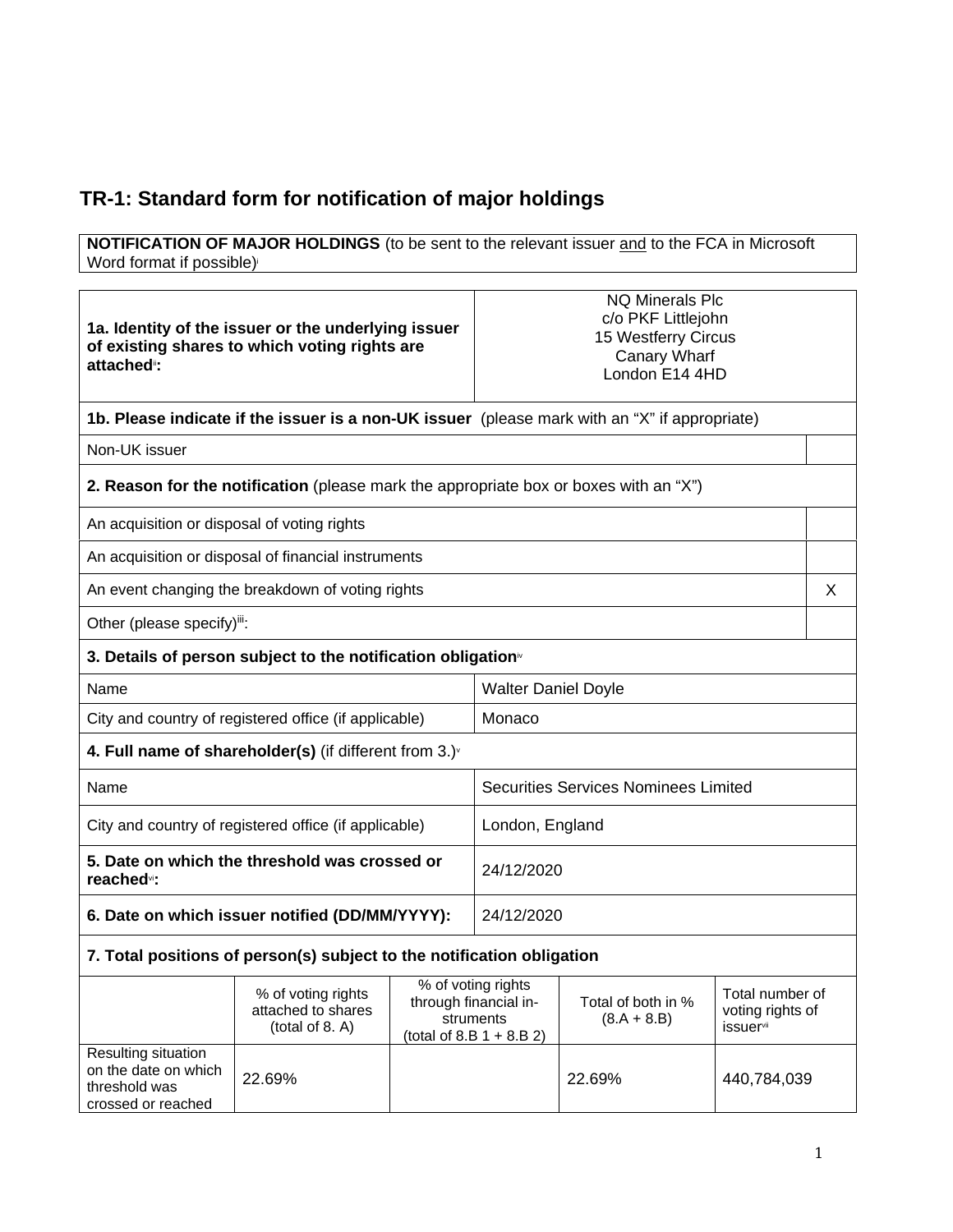| Position of previous |  |  |
|----------------------|--|--|
| notification (if     |  |  |
| applicable)          |  |  |

#### **8. Notified details of the resulting situation on the date on which the threshold was crossed or reached**viii

### **A: Voting rights attached to shares**

| Class/type of<br>shares                              | Number of voting rights <sup>ix</sup>                         |                                                                       | % of voting rights                                            |                                                                       |
|------------------------------------------------------|---------------------------------------------------------------|-----------------------------------------------------------------------|---------------------------------------------------------------|-----------------------------------------------------------------------|
| ISIN code (if possible)                              | <b>Direct</b><br>(Art 9 of Directive<br>2004/109/EC) (DTR5.1) | <b>Indirect</b><br>(Art 10 of Directive<br>2004/109/EC)<br>(DTR5.2.1) | <b>Direct</b><br>(Art 9 of Directive<br>2004/109/EC) (DTR5.1) | <b>Indirect</b><br>(Art 10 of Directive<br>2004/109/EC)<br>(DTR5.2.1) |
| Ordinary shares of<br>0.1 pence each<br>GB00BYN8YP12 | 100,000,000                                                   |                                                                       | 22.69%                                                        |                                                                       |
|                                                      |                                                               |                                                                       |                                                               |                                                                       |
|                                                      |                                                               |                                                                       |                                                               |                                                                       |
| <b>SUBTOTAL 8. A</b>                                 | 100,000,000                                                   |                                                                       | 22.69%                                                        |                                                                       |

| B 1: Financial Instruments according to Art. 13(1)(a) of Directive 2004/109/EC (DTR5.3.1.1 (a)) |                                        |                                                     |                                                                                                        |                    |
|-------------------------------------------------------------------------------------------------|----------------------------------------|-----------------------------------------------------|--------------------------------------------------------------------------------------------------------|--------------------|
| <b>Type of financial</b><br>instrument                                                          | <b>Expiration</b><br>date <sup>x</sup> | Exercise/<br><b>Conversion Period</b> <sup>xi</sup> | <b>Number of voting rights</b><br>that may be acquired if<br>the instrument is<br>exercised/converted. | % of voting rights |
|                                                                                                 |                                        |                                                     |                                                                                                        |                    |
|                                                                                                 |                                        |                                                     |                                                                                                        |                    |
|                                                                                                 |                                        |                                                     |                                                                                                        |                    |
|                                                                                                 |                                        | <b>SUBTOTAL 8. B 1</b>                              |                                                                                                        |                    |

| B 2: Financial Instruments with similar economic effect according to Art. 13(1)(b) of Directive<br>2004/109/EC (DTR5.3.1.1 (b)) |                                                        |                                                    |                                                     |                            |                    |
|---------------------------------------------------------------------------------------------------------------------------------|--------------------------------------------------------|----------------------------------------------------|-----------------------------------------------------|----------------------------|--------------------|
| Type of financial<br><b>instrument</b>                                                                                          | <b>Expiration</b><br>$date^{\scriptscriptstyle\times}$ | Exercise/<br><b>Conversion</b><br><b>Period xi</b> | <b>Physical or</b><br>cash<br><b>settlement</b> xii | Number of<br>voting rights | % of voting rights |
|                                                                                                                                 |                                                        |                                                    |                                                     |                            |                    |
|                                                                                                                                 |                                                        |                                                    |                                                     |                            |                    |
|                                                                                                                                 |                                                        |                                                    |                                                     |                            |                    |